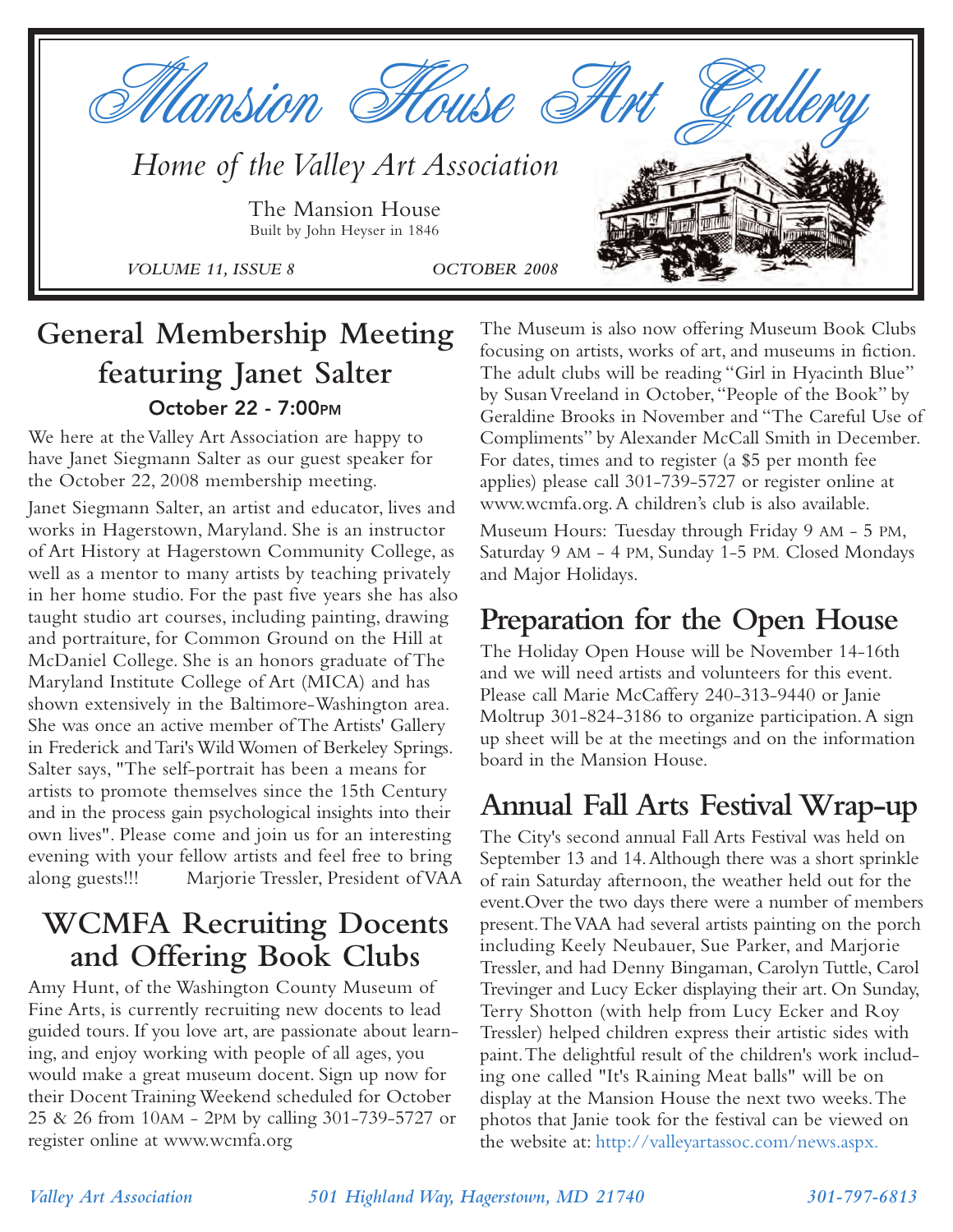### **NORTH GALLERY SHOWS**

#### **• The Wednesday Portrait Group -**

OCTOBER 3-26. The Wednesday Portrait Group is having an art exhibit of portraits and figurative works entitled "Body Language II" at the Mansion House Art Gallery during the month of October. The opening reception is Sunday October 5 from 2-4PM.This is free and open to the public.The Wednesday Portrait Group has been active since 1962 and meets for two semesters each year at the Hagerstown YMCA, for both painting from live models as well as professional workshops.The Mansion House Gallery is located in City Park at 501 Highland Way, Hagerstown MD and is open Fridays & Saturdays 11AM to 4PM and Sundays 1-5PM.

**• Spectrum 7 -** OCTOBER 31-NOVEMBER 31. This show entitled "MéLange" demonstrates the talents of these seven local artists and features a variety of their work.The opening reception held Sunday, November 2nd from 2-4PM.



(From left to right) Donna Bingaman, Eliane Ambrose, Marjorie Tressler, Becky Dietrich, Elisabet Stacy-Hurley, Marguerite Cyr, and Donna Mason.

### **ADDITIONAL AREA SHOWS**

#### **Art in the Hallways at the Washington County Hospital**

- OCTOBER Artist of the Month is **Robert Wantz**.
- NOVEMBER Artist of the Month is **Lucy Ecker**.

Questions about Art in the Hallways should be directed to Lucy Ecker at: 301-797-6813 or a1nanaecker@aol.com

#### **Waynesboro Hospital Art Works**

• OCTOBER Artist of the Month is **Clyde Roberts**.

• NOVEMBER Artist of the Month is **Virginia Hair**.

#### **Chambersburg Hospital Artist of the Month**

- OCTOBER Artist of the Month is **Glen Sabetto**.
- NOVEMBER Artist of the Month is **Evie Cook**.

#### **Spectrum 7 at the WCAC**

Spectrum Seven is currently having an art show at the Washington County Arts Council from Sept 18th to Oct 14th.The name of the show is "Attitude and Art". The artists participating are all members of the VAA and include Eliane Ambrose, Marguerite Cyr, Beckey Dietrich, Donna Bingaman, Donna Mason, Liz Hurley and Marjorie Tressler.

#### **2008 Nancy Rodig Regional Exhibit**

The Arts Centre in Martinsburg is hosting this exhibit made possible by a donation from the Evan's Run Art Assoc.The exhibit runs SEPTEMBER 12 through OCTOBER 25 with an opening reception held on September 12th. For information, hours and directions please call 304-263-0224 or email shelley@theartcentre.

**Congratulations** to Marjorie Tressler who has had the prestigious honor of being selected as a member of the Oil Painters of America.

**Congratulations** also to Anna Hogbin who has been awarded recognition as a 'Juried" member of the West Virginia Watercolor Society. This level is achieved by submitting artwork for critical jurying by the membership status committee.Anna plans to apply for 'Signature" status at next year's jurying.

### **Announcement from the Gallery Director**

**There will be a Gallery Members Meeting held on** 

**Thursday, November 13 at 10:00AM to decorate the Mansion House**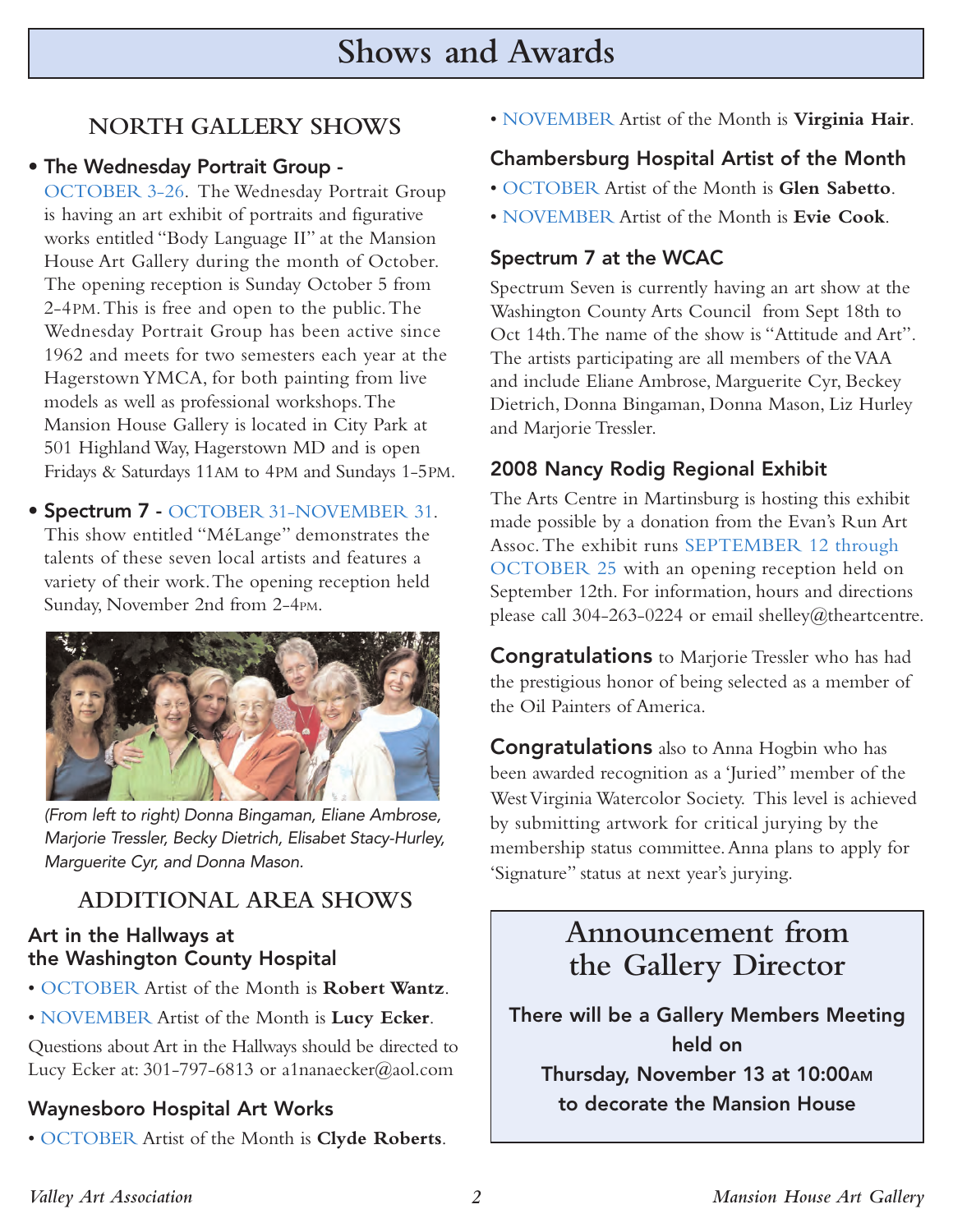#### **Franklin County Art Alliance 2008 Workshop with Artist/Instructor Jeff Barnhart -** \$150 for five classes

• Workshop runs every day October 6-10 from 9:30 AM-3:30 PM and is held at the Greenwood Conference Center, Fayetteville, PA. Limited to 15 participants.

Instructional offerings include oil, watercolor and pastel. A live model will be featured on one day of the workshop. To sign up: leave mssg. for Glen Sabetto at 301-797-6813 or email Glen Sabetto at gsabetto@hotmail.com.

#### **Decorative Painting Class with Marie McCafferty -** \$65 for six classes

• Fall sessions started September 3. Class meets at 6:30 PM the 1st and 3rd Wednesday of the month at the Mansion House.

For more info leave mssg. for Marie at 301-797-6813.

#### **Watercolor Painting with Anna Hogbin -** \$80 for seven classes

• Sessions run Thursdays, September 11 - October 30 from 6 PM to 8:30 PM at the Mansion House. This class is currently full; however,Anna will be offering a similar class in the spring. Keep it in mind.

The major topics will be wet-in-wet techniques, design, watercolor characteristics, and creative techniques. Students will learn and apply the planning process for developing a painting. Students will work from photos but will explore the use of creative techniques.Together, the instructor and students will determine the subject matter. Subjects can be landscapes, waterscapes, still life or life set-ups, florals, buildings, abstracts, etc. Students will have the opportunity to paint the instructional demo or make his/her own creation. Students are expected to use professional quality materials.A list of materials will be sent to the student upon completion of registration.

# **General Member News**

**2008 Holiday Party -** Please join us for the Annual VAA Holiday Party to be held Saturday Dec. 6 from 6-9 PM. Light fare and entertainment will be in store for all who attend. Sign up sheets will be available at the meeting and on the hall information board.

**Annual City Illumination Festivities -** This event will be held the day before our Holiday Party Friday Dec. 5 from 7-9 PM.We need your help for this event!!! Please contact Marjorie Tressler or Sue Parker.Again, a sign up sheet will be available at the meeting and on the hall information board.

**New Members -** We would like to welcome the following new members to our ranks:

**Robert Hasle, Ethel Schreiker** and **Mary Ellis**

**Dues Are Now Past Due -** The VAA's annual dues of \$25 were expected by July 1 and are now very late. Dues *must* be paid by this upcoming October meeting to remain in good standing. Dues may be paid by mailing or handing a check to Donna Smith. **Checks need to be made out to "Valley Art Association".** For questions, her email account is:

**DSmith7119@aol.com**

**Call For Assistance -** Fellow artists, Ron Lytle would like to announce an opportunity to volunteer your services to a non-profit, after-school art program.This program is for students K through Grade 12 depending on which ages you are trying to reach or willing to teach. Class would last one hour with a maximum of 12 students. He would like to offer the classes once a week for a month (or longer if possible). Please help pave the way to developing young new artist by donating your time at the Contemporary School Arts & Gallery, Inc. in Hagerstown. Call 301-791-6191 or email Ron Lytle at ronlytle3@netzero.net.Thanks for your support.

**Resealable, Clear Bags for Sale -** I have four sizes of resealable, clear print bags for sale. (I had to buy increments of 100). Anyone interested in buying a small quantity please call Keely Neubauer at 301-766-4795. The sizes and pricing is as follows:

12 1/4" x 16 1/8"- \$0.25 each or 10 for \$2.00 16 1/8" x 20 1/2"- \$0.30 each or 10 for \$2.50 24 1/2" x 36 1/4"- \$0.68 each or 10 for \$6.50 30 1/2" x 40 1/4"- \$1.25 each or 10 for \$11.00